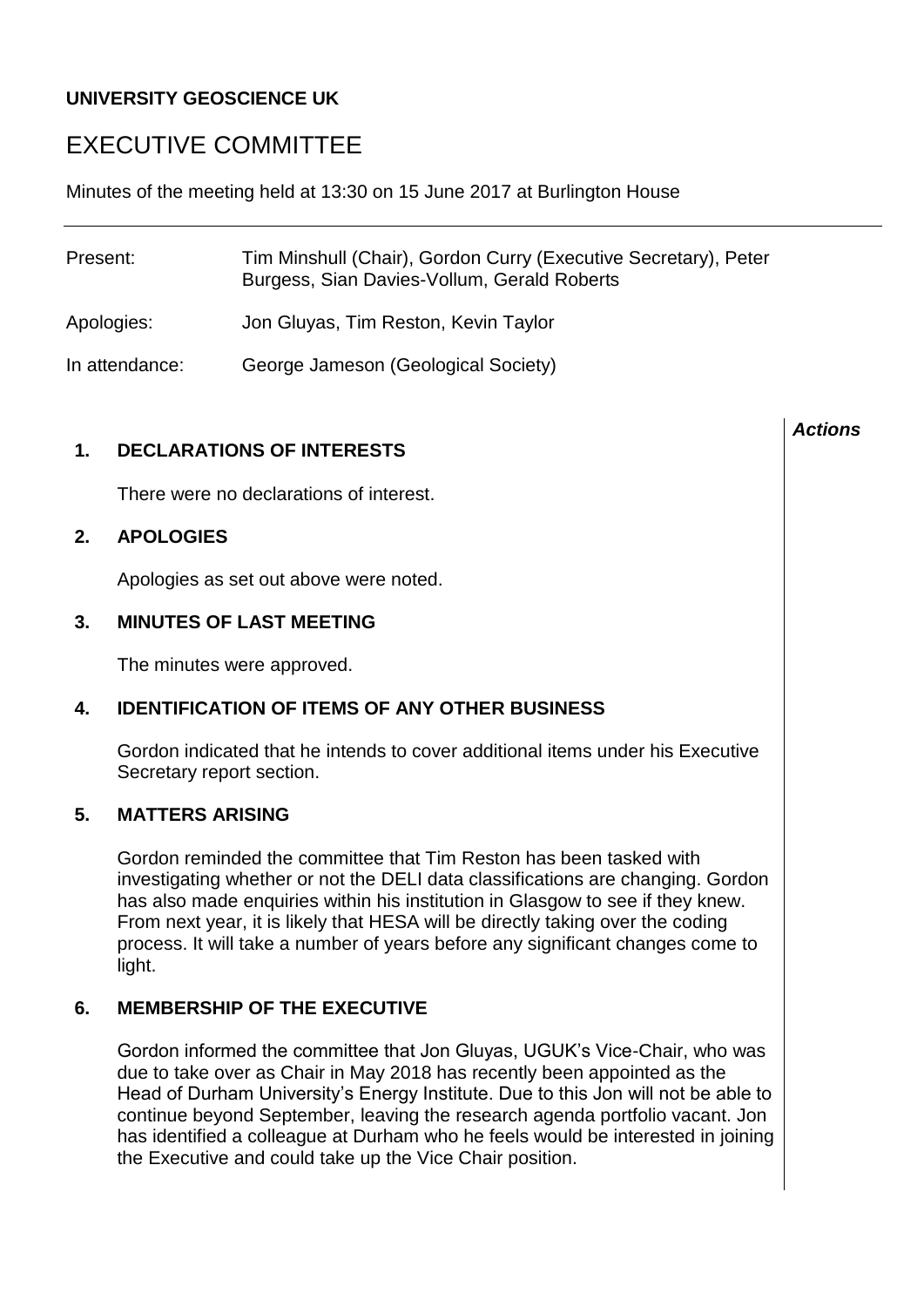However, It was felt by the committee that it may be difficult for a newly appointed member to become Chair so soon after joining.

Gordon added that Tim Reston, who has been overwhelmed with additional responsibilities within his institution, will not be able to continue overseeing the Employability portfolio.

Tim Minshull proposed that they should accept Jon's recommendation, Andy Aplin, to become a member of the Executive. Tim feels that Andy would be a valuable contributor. The committee agreed that it would be a good idea for members to consider who in their community they feel is active and enquire with them to see if they are welcoming to the idea of joining.

When considering who to contact, Tim clarified that those approached don't necessarily have to be a head of department but they should be in a senior role within their institution in order to adequately represent their department.

It was agreed that the more pressing issue concerned the need to appoint a Vice Chair as soon as possible. A newly appointed Vice Chair would then have almost a year to spend shadowing and familiarizing themselves with the role. Tim encouraged the Executive to think about whether they feel they could take on the role. Another option could see an Executive member being nominated.

Mark Anderson who was UGUK's previous Executive Secretary was suggested as a possible candidate. Tim will query this with Mark and inform the Committee of his decision. Rebecca Williams was another suggestion as a possible appointment and could take up the employability portfolio if she accepted. Gordon agreed to contact her while cc'ing Tim into the email correspondence. Gordon suggested that if Rebecca agrees she could take over Tim Reston's role in the internship project Gordon is running.

Rebecca and Mark will be contacted before an approach is made to Andy Aplin. This will offset the possibility of both accepting leaving the Deputy Chair with no portfolio

# **7. REPORT FROM THE JOINT HIGHER EDUCATION COMMITTEE**

Gordon outlined the main discussion points from the Joint Higher Education Committee meeting held earlier that day. The 'Future Science Priorities' meeting was discussed and is dealt with later in the minutes.

Gordon intends to circulate the revised AGI survey to the committee. The survey was modified to make it more relevant to the UK. If it is successful it will be an extremely useful source of data.

The Geological Society will be holding an Athena SWAN workshop on September 22<sub>nd</sub>. Promotional material will be circulated through UGUK's membership. Peter indicated that he will be attending a talk in Liverpool on June 28th by Prof Jane Hill from the University of York's Biology Department. They are a Departmental Athena SWAN Gold Award holder. Peter will provide the committee with a short report on the event at its next meeting.

*GC*

*PB*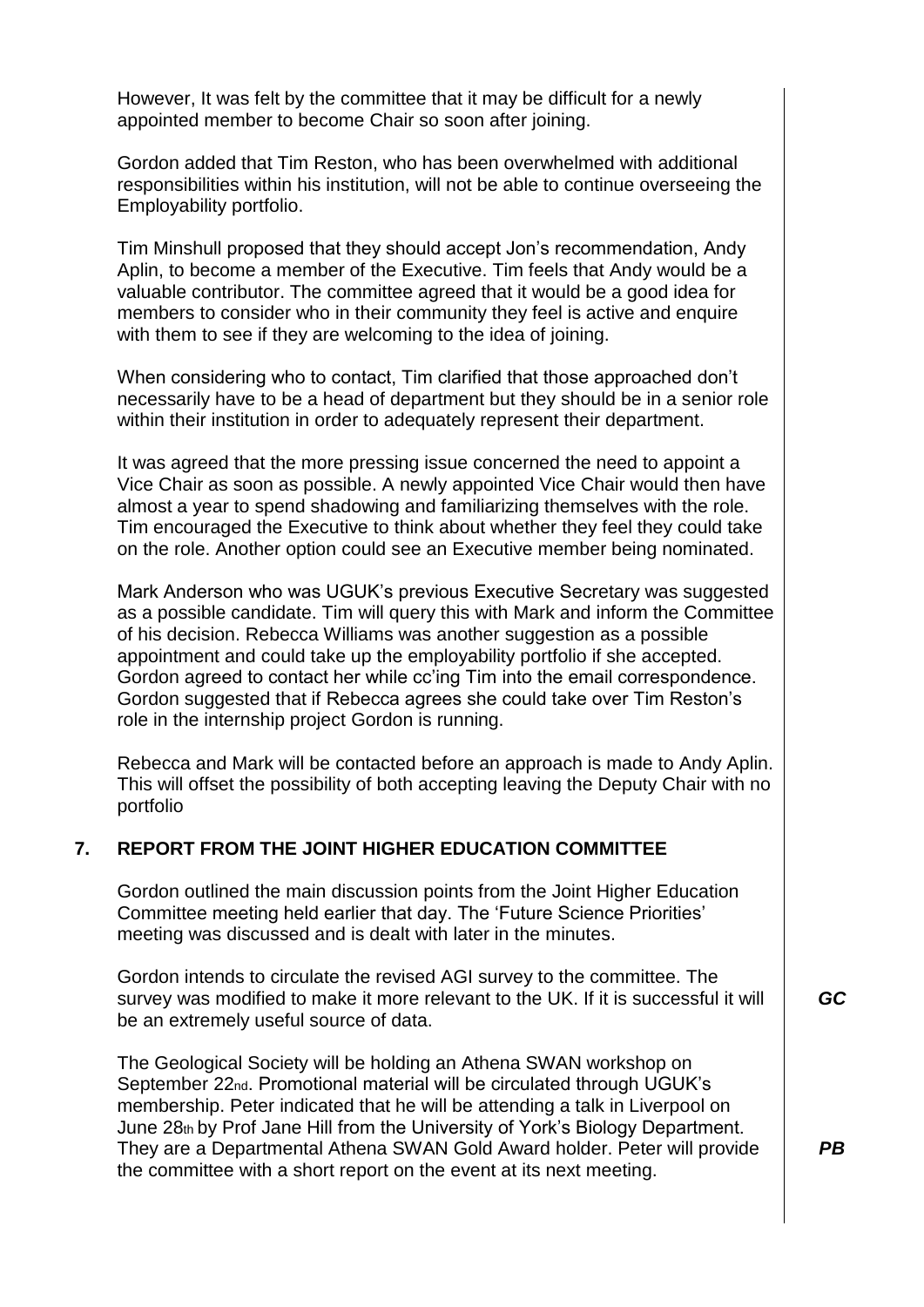The Society will be sending Gordon a draft programme of the Careers Day events taking place later this year in Keyworth and Edinburgh. He intends to circulate it to the membership and will invite suggestions on ways to improve it etc. At the morning meeting Gordon proposed that skills transferability should be included in order to showcase how geology graduates can apply their skillsets in non-earth science fields.

An example provided by Gordon to showcase this was the new MP for Caithness, Sutherland and Easter Ross, Jamie Stone, a geology graduate who previously worked in the oil industry for 13 years.

Internships were another topic covered at the earlier meeting. Gordon intends to write a letter to the heads of the Society's standing committees explaining to them the planned initiative to create a register of companies offering internships. The Society will inform all Fellows of the proposal. This will be carried out via survey monkey due to the fact that the response rate may be quite high for a specific email account to handle.

The Joint Higher Education Committee discussed Degree Apprenticeships. Gordon will circulate the accompanying document to the Executive. The government has introduced new apprenticeship schemes, one of which equates to an undergraduate degree and another to an MSc. All companies within the UK with an annual turnover of over £3m will be required to pay a set percentage of their salary bill (0.5%) into a degree apprenticeship fund. The University of Portsmouth are involved in an Engineering Geology scheme. Gordon noted that the UK Ground Forum is very keen on this scheme.

Pete Loader informed the Joint higher Education Committee that he is writing a paper regarding the A-level Geology syllabus being totally revamped. He feels that Universities are uneasy with the changes and believes that this may hinder students taking up the subject at undergraduate level. A more detailed report will be written by Pete but in the meantime Gordon said that he would circulate his draft to the Executive.

Florence Bullough, the Society's Policy Officer, presented her report on the Higher Education Bill. The majority of the bill was approved just before the general election and will see the creation of the Office for Students which will have research degree awarding powers. Gordon will circulate the paper to the Executive for information.

# **8. REPORT FROM THE CHAIR**

#### **i.** *February 2017 meeting on 'Future Research Priorities'*

Tim reported on the progress of the 'Future Science Priorities' meeting which took place in February. This was discussed at the earlier Joint Higher Education Committee meeting. The outputs from the meeting have not progressed much since reporting at the last Executive meeting. This has been due, mainly, to Vicky Hards from BGS who was acting as coordinator leaving BGS shortly after the conference. Nic Bilham has volunteered to undertake the role Vicky had been designated in order to advance this. Tim added that he and Nic plan on discussing this very soon.

*GC*

*GC*

*GC*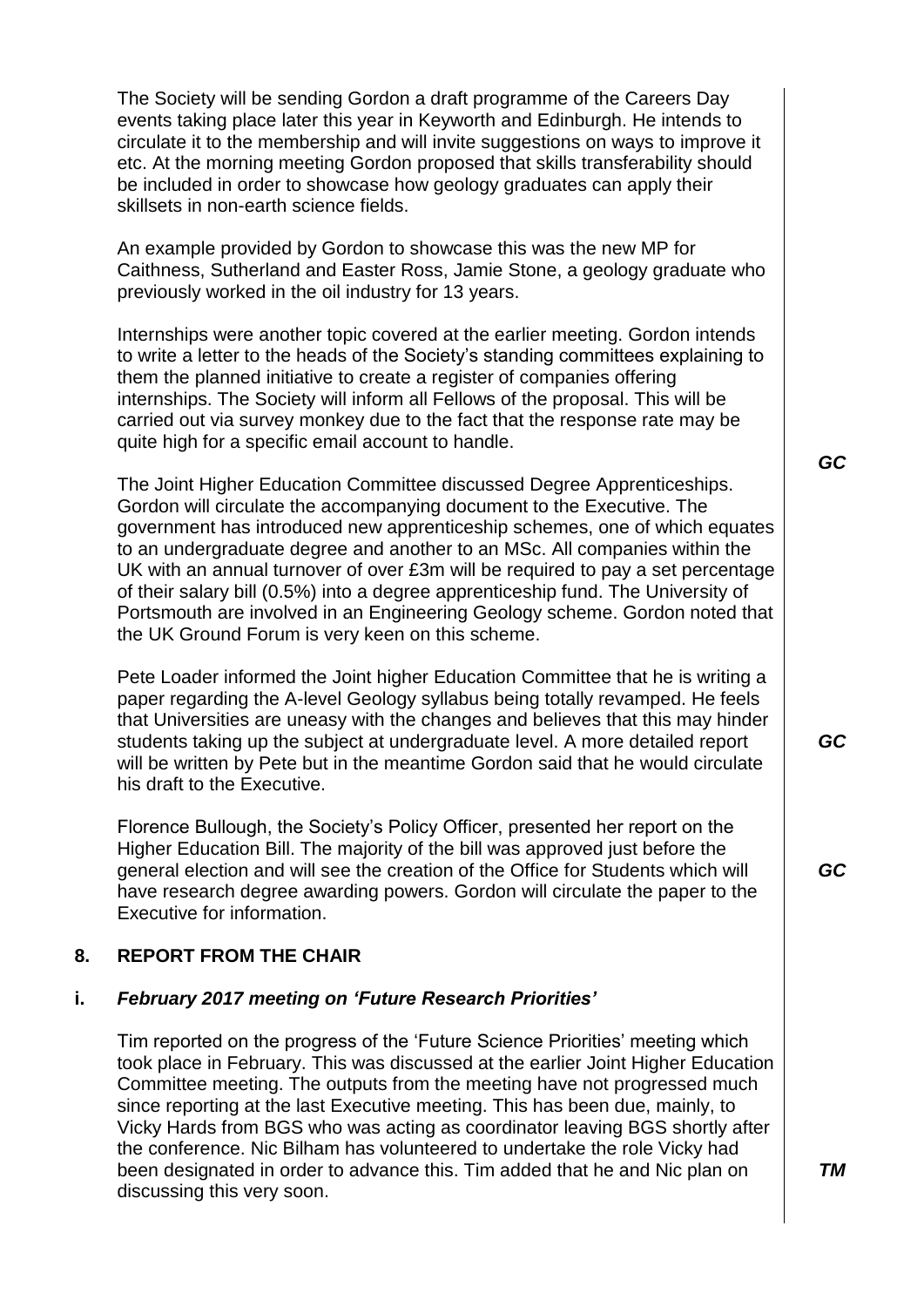Building on that meeting, a one day event in early 2018 looks set to be organised. This will focus on building relations between the research community and Industry. Planning for this will take place over the coming months and it is hoped that a proposal will be taken to the next meeting scheduled for November. Tim acknowledged that the outputs from the Future Science Priorities meeting will need to be produced before any announcements will be made on the 2018 event.

The 2018 meeting may take place outside of London although it was agreed that finding adequate space in a university during term time may prove difficult. The event will require a lecture theatre and break out rooms or a 'flexible space' which could be reconfigured to suit UGUK's needs. Gordon asked the committee to consider if they have any suggestions on possible venues. Peter proposed Liverpool but will need specific dates before making an approach. Tim will enquire with Nic Bilham to confirm dates.

*PB / TM*

# **9. REPORT FROM THE EXECUTIVE SECRETARY**

#### **i.** *Employability Internship*

Gordon noted that, originally, Tim Reston was going to run the internship project with Gordon assisting. The project was nearly established at Birmingham but with Tim stepping down Gordon has taken it over. This is now underway. The interns will be locating geology graduates who have taken up interesting career paths outside of standard Geology occupations and building up profiles on each of them. The project should be concluded by the end of the summer.

#### **ii.** *November Thematic Meeting*

A point raised at the Joint Higher Education Committee meeting which will be useful for the thematic meeting is the fact that the Geological Society are in contact with WISE (the campaign for Women in Science and Engineering). The Society is discussing the possibility of becoming a member. The Executive suggested that it may be worthwhile endeavour to have a WISE representative give a talk at the November event. Gordon will write to Judi Lakin to follow up on this and possibly gather potential names to approach.

Tim made the suggestion to look at other subject areas where there has been an improvement in recent years and enquire with them if they would be willing to give a speech. Another suggestion was to contact WISE directly to see if they could identify potential speakers.

With the thematic meeting being a half day event the Executive will need to identify 2 other speakers Prof Jane Hill, the lead on the York University Dept. of Biology Athena SWAN award, would be an excellent choice. Gerald stated that he will discuss this with his Assistant Dean to gain her thoughts on this. He will forward these to Gordon. It was agreed that having a representative from Industry would be a good idea.

The meeting may also have a breakout or workshop session focusing on how to improve gender balance issues.

*GC*

*GR*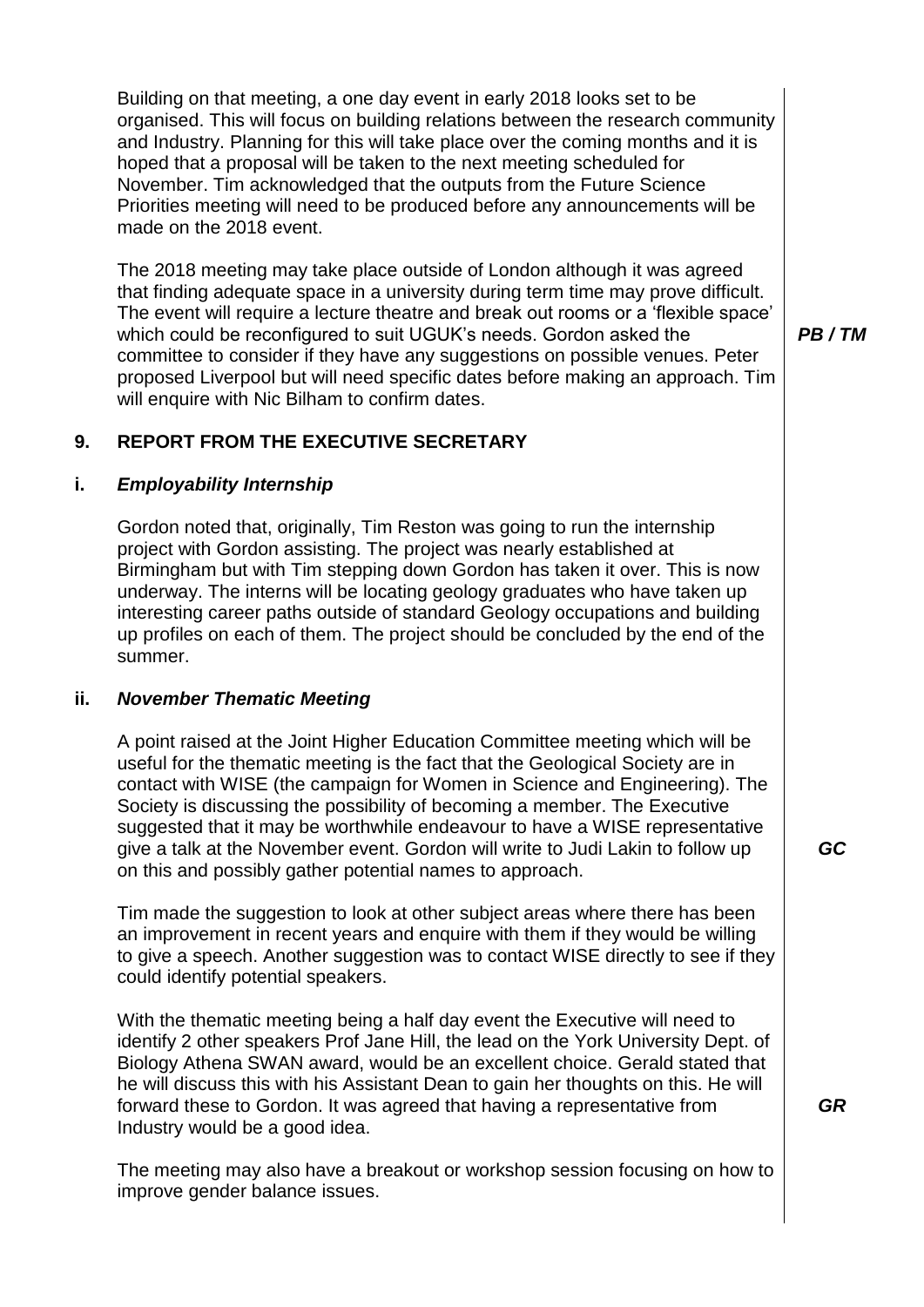# **iii.** *Membership and email circulation lists*

Gordon mentioned that Cambridge have sent him a list of their directorate, detailing positions etc., to be included on the circulation list. Gordon queried if there is a need for a second circulation list to be developed. Based on the fact that the Society tried to conduct a similar job and it proved quite difficult it was agreed that this may not be worthwhile.

# **iv.** *Higher Education Network Meeting (January 2018)*

Gordon informed the Executive that he will be attending the Higher Education Network's meeting scheduled to take place at Plymouth University in January 2018. The meeting will have an EDINA workshop. When the programme has been finalised the Executive agreed to help promote it. Gordon will circulate the information he has to the Executive.

*GC*

# **v.** *Internship Survey (Entire Geological Society Fellowship)*

This item was discussed earlier in the meeting.

#### **vi.** *Accreditation Committee of the Geological Society (Membership Survey)*

Gordon pointed out that the incoming President of the Geological Society, Nick Rogers, has been appointed as chair of the accreditation review panel. Gordon added that he will be representing UGUK on the panel. He asked the Executive if it would be a good idea to survey the UGUK membership to help feed into the review and they thought that it would be a beneficial action. Gordon will email the wider membership asking for their thoughts.

#### **vii** *Role of UGUK (and mission statement)*

In Kevin's absence Gordon briefly summarized a point he had made regarding the remit of University Geoscience UK. He feels that the mission statement may not be a succinct depiction of the work UGUK does. It was agreed that it may be a good idea to expand the information on the website detailing the many areas UGUK work on. Examples given included acting as a clearing house for discussion and joining together to lobby on issues of concern.

Gordon will email the membership to invite thoughts on possible edits to the website in order to make it sharper etc.

# **10. REPORT FROM THE TREASURER**

Kevin provided Gordon with a brief summary report on current activities. He will be sending out the invoices for this year's subscription fee. The finances are in a reasonably healthy position with a balance of £4725.00. This will cover all of the expected costs for the upcoming activities. He confirmed that the bank account is now under his control after transferring it from Derby.

# **11. REPORT FROM OTHER MEMBERS OF THE EXECUTIVE**

Following a suggestion at a previous meeting Peter has been working on a video

*GC*